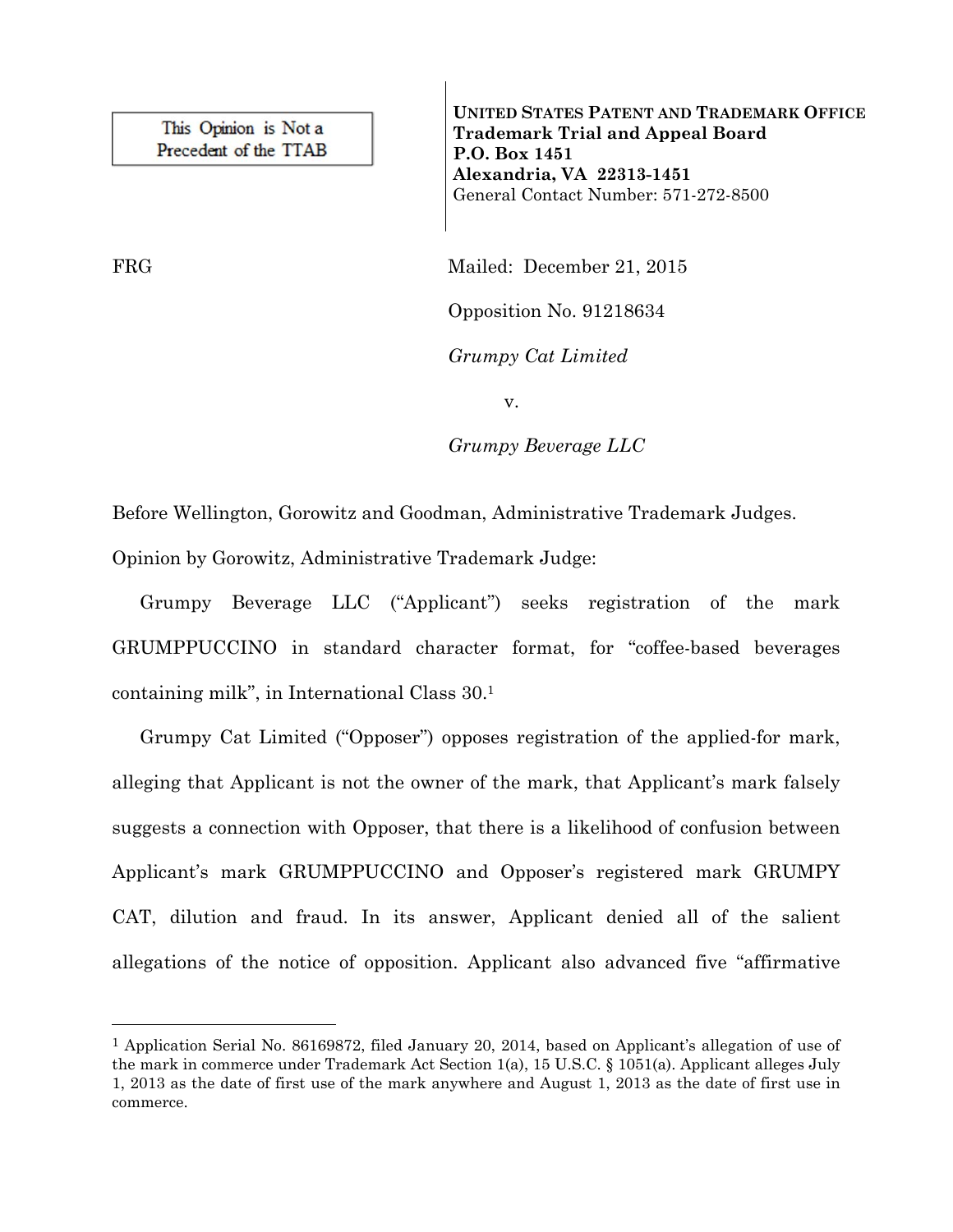defenses": (1) no likelihood of confusion; (2) contractual estoppel; (3) equitable estoppel; (4) acquiescence; and (5) unclean hands.

 On August 6, 2015, Opposer filed a motion for partial summary judgment on the ownership and likelihood of confusion claims. The motion is fully briefed.

 Summary judgment is an appropriate method of disposing of cases in which there are no genuine disputes as to material facts, thus allowing such cases to be resolved as a matter of law. *See* Fed. R. Civ. P. 56(a). In deciding motions for summary judgment, the Board must follow the well-established principles that, in considering the propriety of summary judgment, all evidence must be viewed in a light favorable to the non-movant, and all justifiable inferences are to be drawn in the non-movant's favor. The Board may not resolve disputes of material fact; it may only ascertain whether such disputes exist. *See Lloyd's Food Prods. Inc. v. Eli's Inc*., 987 F.2d 766, 25 USPQ2d 2027 (Fed. Cir. 1993); *Opryland USA Inc. v. Great Am. Music Show Inc.,* 970 F.2d 847, 23 USPQ2d 1471 (Fed. Cir. 1992); *Olde Tyme Foods Inc. v. Roundy's Inc.*, 961 F.2d 200, 22 USPQ2d 1542 (Fed. Cir. 1992).

 The burden on the non-movant to respond arises only if the summary judgment motion is properly supported. *Adickes v. S.H. Kress & Co.,* 398 U.S. 144, 160-161 (1970). If the evidence produced in support of the summary judgment motion does not meet the moving party's burden, "summary judgment must be denied even if no opposing evidentiary matter is presented." *Id.,* (quoting Fed. R. Civ. P. 56 advisory committee notes to the 1963 amendments).